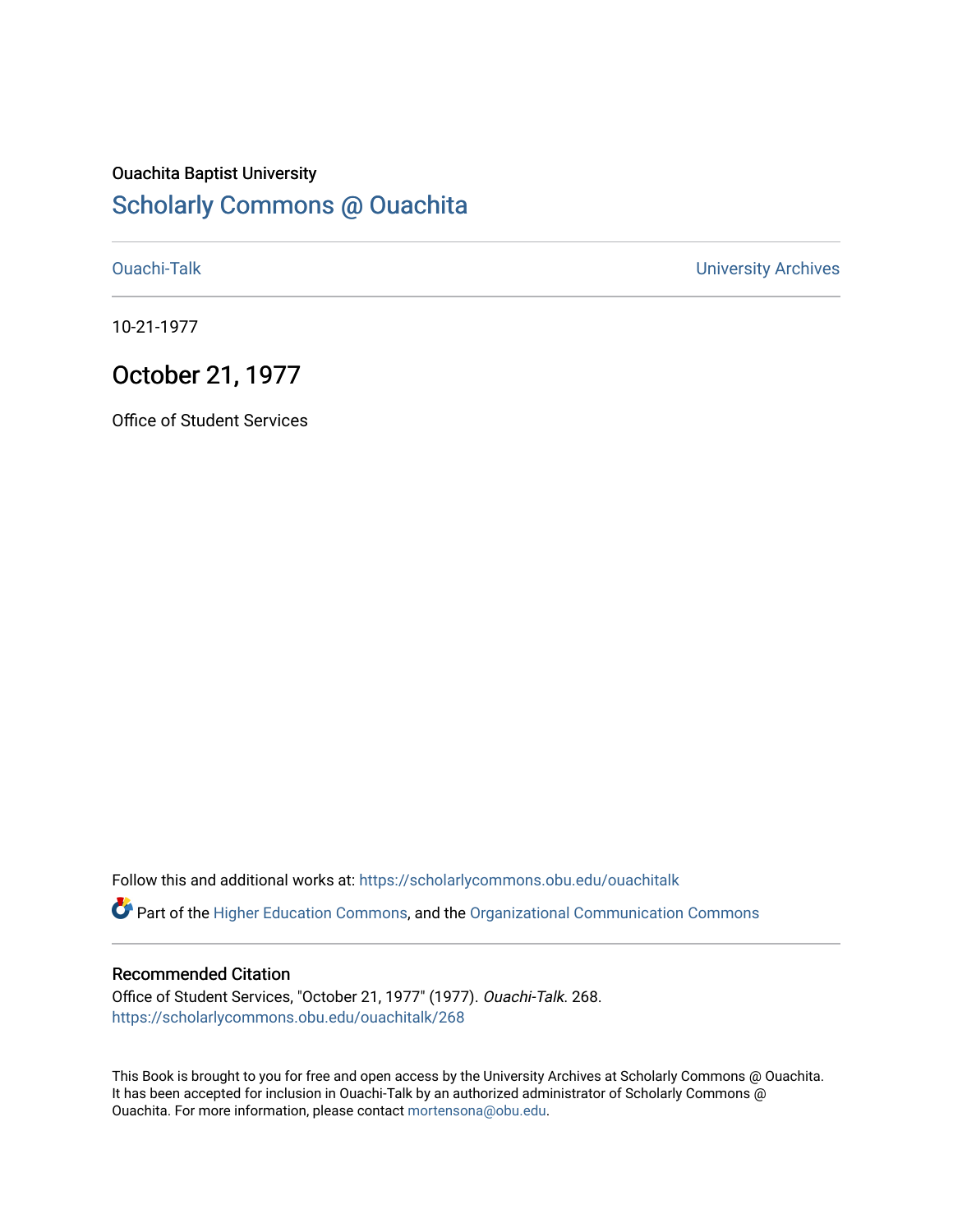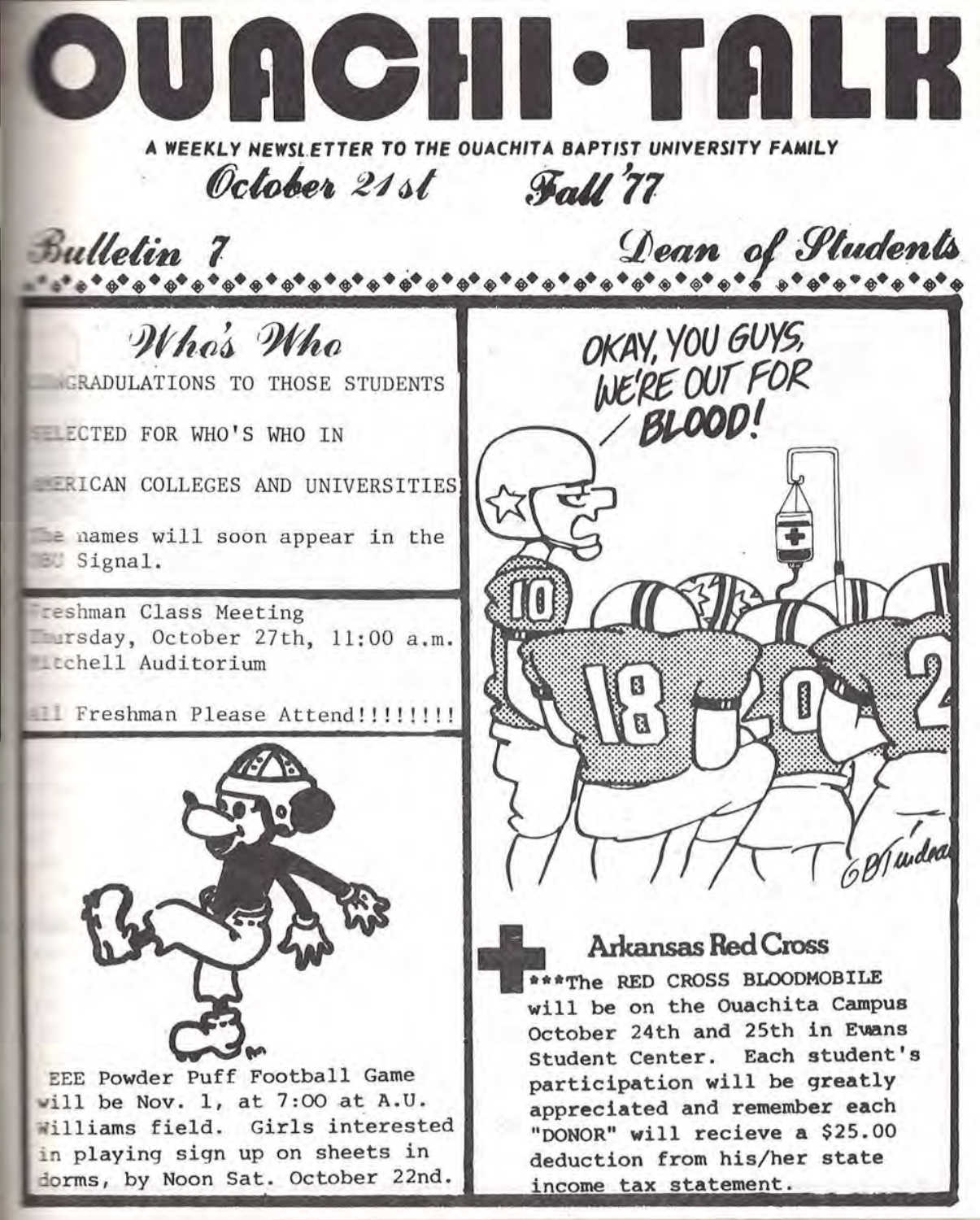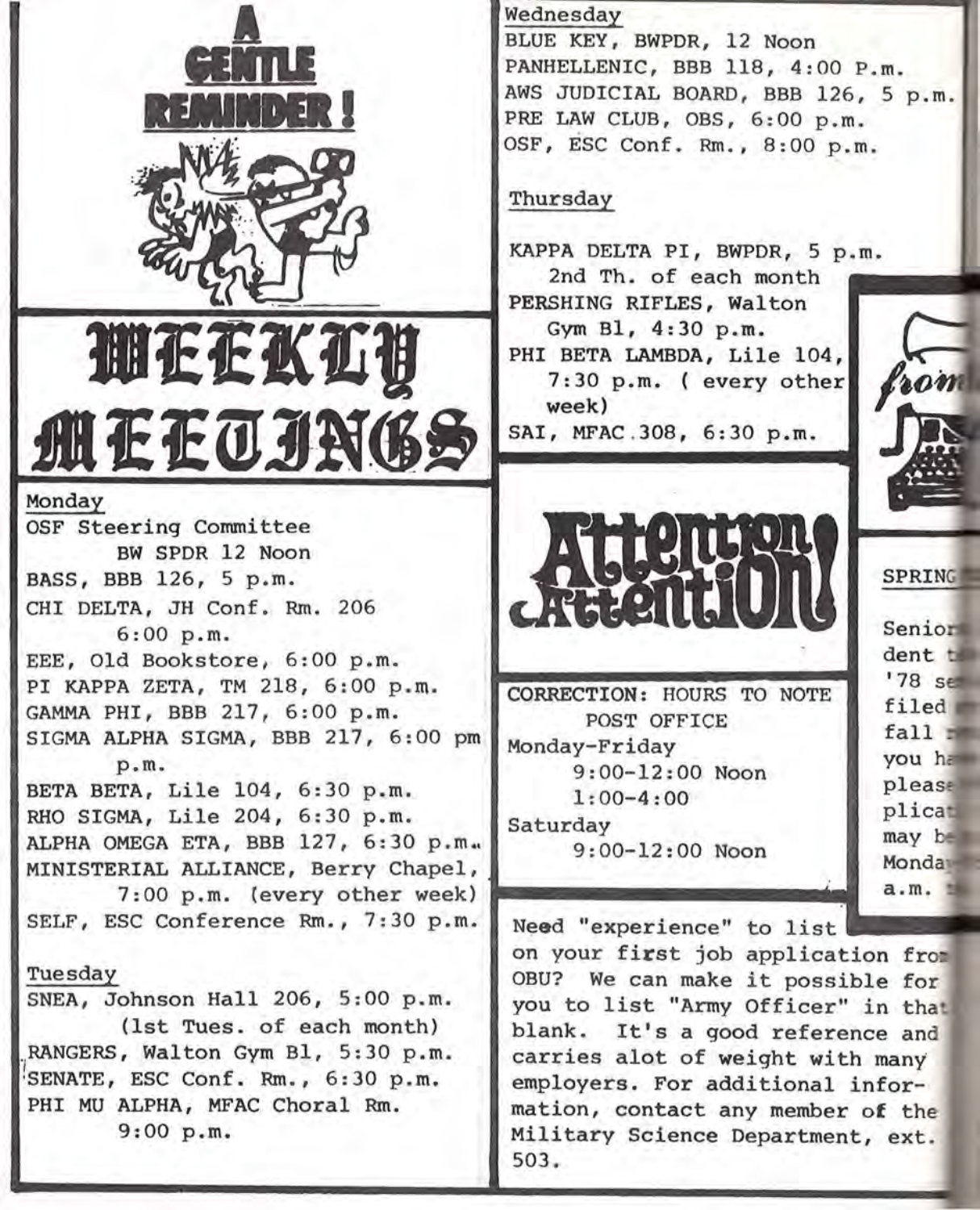| <b>ENTER</b>                                                                                                                                                                                                                                                                                                                                                                                | Monday, October 24th                                                                                                                                                                                                                    |
|---------------------------------------------------------------------------------------------------------------------------------------------------------------------------------------------------------------------------------------------------------------------------------------------------------------------------------------------------------------------------------------------|-----------------------------------------------------------------------------------------------------------------------------------------------------------------------------------------------------------------------------------------|
| LOOK<br>1/10<br><b>TIOS</b>                                                                                                                                                                                                                                                                                                                                                                 | -Blood Drive, ESC Banquet Rooms,<br>9:00 a.m.<br>-Administrative Staff Luncheon,<br>PDR, Noon<br>-BSU Share Seminar, Flenniken<br>Drawing Room, 7:00 p.m.<br>-Guest Artist Recital, Clint<br>Nichols and Al Washburn, MFAC<br>8:00 p.m. |
|                                                                                                                                                                                                                                                                                                                                                                                             | Tuesday, October 25th                                                                                                                                                                                                                   |
| <b>COMJN:</b><br>Friday, October 21st                                                                                                                                                                                                                                                                                                                                                       | -Blood Drive, ESC Banquet Rooms,<br>9:00a.m.<br>-OBU Women's Volleyball: SAU,<br>Hendrix at SAU, 6:00 p.m.<br>-BSU Share Seminar, Flenniken<br>Drawing Room, 7:00 p.m.                                                                  |
| -ABC Church Administration<br>Conference, BBB 218, 3 pm<br>$=$ stu-<br>-OBU Women's Volleyball,<br>soring<br>Hendrix, UCA, HERE 6 p.m.<br>$\equiv$ have<br>-SELF Movie: "Funny Lady"<br>ering<br>Mitchell Aud., 8 p.m.<br>$F = Tf$<br>-FTX, Degray<br>0.50<br>$=$ $\epsilon$ ap-<br>Saturday, October 22nd<br>Forms<br>$\equiv$ 303,<br>-OBU Football: UCA, There,<br>$= 8:00$<br>1:30 p.m. | Wednesday, October 26th<br>-BSU Share Seminar, Flenniken<br>Drawing Room, 8:00 P.m.<br>Thursday, October 27th<br>-BSU Big Brothers and Big Sisters<br>Halloween Party, ESC Banquet<br>Rooms, 7:00 p.m.<br>-Pep Rally, TBA               |
| -ABC Church Administration<br>Conference<br>-SELF Movie: "The Way We Were,"<br>Mitchell Aud., 7 and 9 p.m.<br>-OBU Soccer, UCA Tournament, Conway<br>Sunday, October 23rd<br>-SELF Movie: "What's Up Doc,"<br>Mitchell Aud., 9:00 p.m.                                                                                                                                                      | ATTENTION ALL BLACKS!!!!!<br>A reminder for you to<br>turn in your forms con-<br>cerning SICKLE CELL to<br>the OBU Health Service as<br>soon as possible.                                                                               |